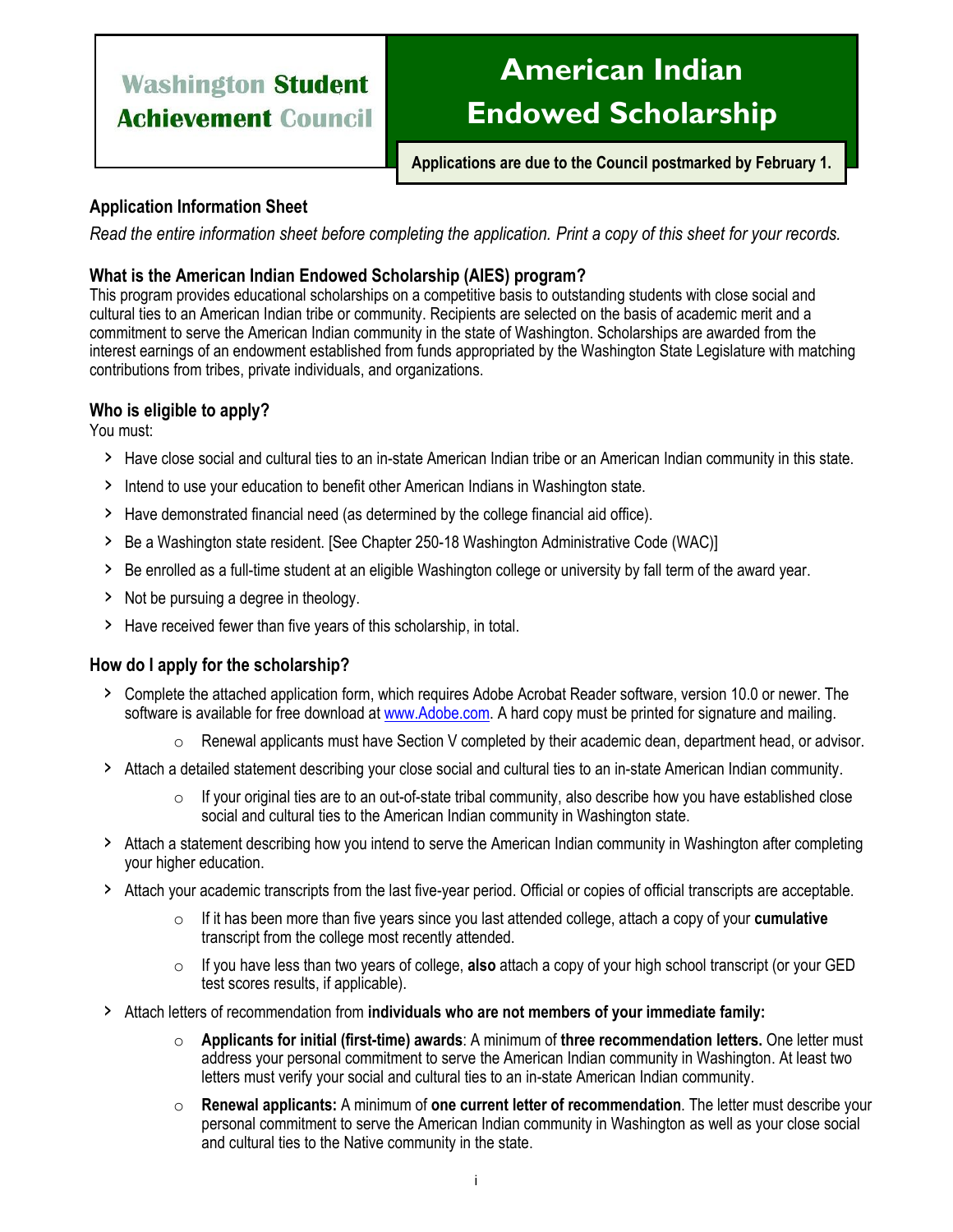## **American Indian Endowed Scholarship**

### **How do I apply for the scholarship?** continued:

- › Sign and mail a hard copy of the application, with all required attachments, to the American Indian Endowed Scholarship (AIES) program at the Washington Student Achievement Council.
- › Apply for state and federal need-based financial aid at the college or university you will attend next academic year, using the FAFSA (Free Application for Federal Student Aid). Financial need is among the criteria for selection as a scholarship recipient. The FAFSA is available at your school's student aid office or on-line at [www.fafsa.ed.gov.](http://www.fafsa.ed.gov/)

### **How are recipients selected?**

These scholarships are awarded on a competitive basis. A selection committee comprised of representatives from the instate American Indian and higher education communities will review applications and select recipients. **Selection criteria emphasize** the applicant's **social and cultural ties,** as well as **the commitment to return service,** to the American Indian community within the state, **as documented by the two personal statements and supported by the letter(s) of recommendation.** Additional criteria include academic merit, and a priority for upper division and graduate students.

### **How much will I receive if I am selected?**

The program advisory committee decides the total number and value of scholarships to be awarded each year after a discussion of current scholarship issues and an analysis of endowment interest earnings received during the prior year.

Historically, the scholarships have been awards of \$500 - \$2,000 each for one academic year. Awards will not exceed the recipient's financial need as calculated by the college student aid office. In some cases, the scholarship may be adjusted to prevent conflict with the receipt of other student financial aid grants.

The recipient must be enrolled by fall term as a full-time student at an eligible, participating college or university in Washington and be financially needy, as determined by the college financial aid office, at the time of scholarship disbursement. Funds are disbursed each academic term through the recipient's college.

Individual recipients may receive up to a cumulative maximum of five academic years of scholarship assistance through the program and must submit a renewal application for award consideration each year. Any renewal is for one academic year, decided on a competitive basis, and at the discretion of the committee after a thorough review of an applicant's renewal application, academic merit, and continued commitment to return service to the in-state American Indian community.

### *Postmark your application no later than February 1.*

*Late or incomplete applications are not considered.* 

Mail the entire application as a single unit (including all required attachments) to:

### **American Indian Endowed Scholarship Program Washington Student Achievement Council**

917 Lakeridge Way, Olympia, WA 98502 (use the street address for UPS or FedEx delivery) P O Box 43430, Olympia, WA 98504-3430 (use the PO Box for US Postal Service delivery)

Questions? contact:

Ann M. Voyles, Program Manager Direct: 360.753.7843 Fax: 360.704.6243 (direct) or 360.753.7808 (main agency) (A printed hard copy original by regular post must follow faxed applications) E-mail: aies@wsac.wa.gov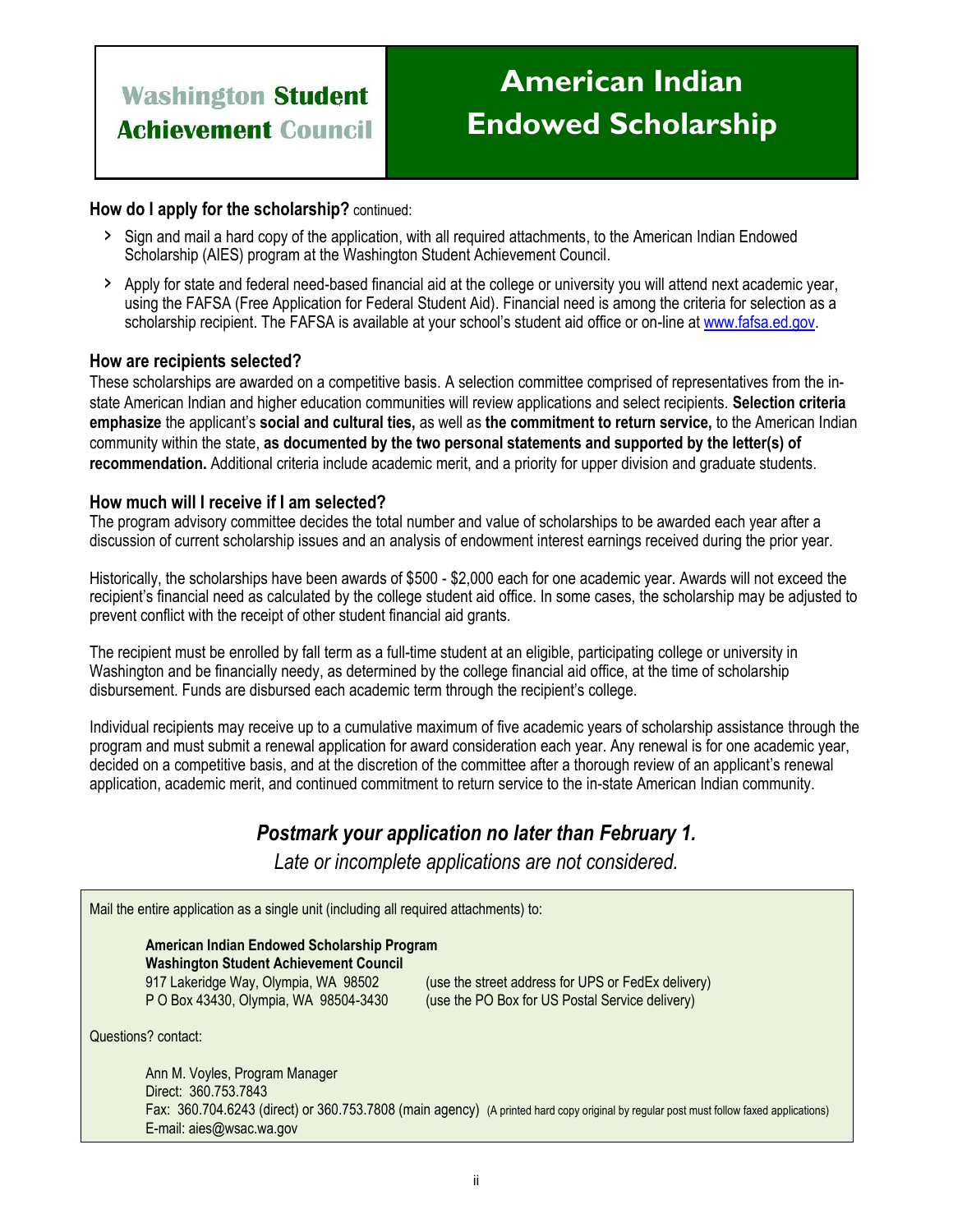# **American Indian Endowed Scholarship**

**Applications are due to the Council postmarked by February 1.**

| <b>Section I: Applicant Information</b>                                                              |               | I am applying for an initial scholarship:<br>Ш<br>I am applying for a renewal scholarship:<br>(Select one) |              |       |                                                              |  |  |  |
|------------------------------------------------------------------------------------------------------|---------------|------------------------------------------------------------------------------------------------------------|--------------|-------|--------------------------------------------------------------|--|--|--|
| M<br>I am applying for a scholarship for academic year beginning fall term ______<br>(academic year) |               |                                                                                                            |              |       |                                                              |  |  |  |
| 1. Last name                                                                                         | First name    | M.I.                                                                                                       |              |       | 2. Social Security number (required)                         |  |  |  |
| 3. Current address:<br><b>Street</b>                                                                 |               | City                                                                                                       | <b>State</b> | Zip   | 4. Phone                                                     |  |  |  |
| 5. Permanent address (if different):                                                                 | <b>Street</b> | City                                                                                                       | <b>State</b> | Zip   | 6. Alternate Phone                                           |  |  |  |
| 7. Email address                                                                                     |               | 8. I have been a Washington state resident (for tuition purposes *) since:                                 |              |       |                                                              |  |  |  |
|                                                                                                      |               | Year                                                                                                       |              | Month | If a non-resident, check here:<br>(* see Chapter 250-18 WAC) |  |  |  |
| 9. Tribal affiliation:                                                                               |               |                                                                                                            | Enrolled?    |       | Membership/enrollment $#$ (if applicable):                   |  |  |  |
| Yes<br>N <sub>0</sub>                                                                                |               |                                                                                                            |              |       |                                                              |  |  |  |

| <b>Section II: Educational background</b>                                                                                          |                                        |              |                     |                |          |  |  |  |
|------------------------------------------------------------------------------------------------------------------------------------|----------------------------------------|--------------|---------------------|----------------|----------|--|--|--|
| 10. Date of high school graduation (or GED received):                                                                              |                                        |              | Month               |                | Year     |  |  |  |
| 11. Education information. List schools in order of attendance (most recently attended first; attach copies of grade transcripts): |                                        |              |                     |                |          |  |  |  |
|                                                                                                                                    | Name of high school/college/university | City & State | Dates of attendance | Degree, if any | Cum. GPA |  |  |  |
|                                                                                                                                    |                                        |              |                     |                |          |  |  |  |
|                                                                                                                                    |                                        |              |                     |                |          |  |  |  |
|                                                                                                                                    |                                        |              |                     |                |          |  |  |  |
|                                                                                                                                    |                                        |              |                     |                |          |  |  |  |
|                                                                                                                                    |                                        |              |                     |                |          |  |  |  |
|                                                                                                                                    |                                        |              |                     |                |          |  |  |  |
|                                                                                                                                    |                                        |              |                     |                |          |  |  |  |

### **Section III: Extracurricular activities**

12. List major school, community, and leadership activities. (Attach a separate sheet if necessary.)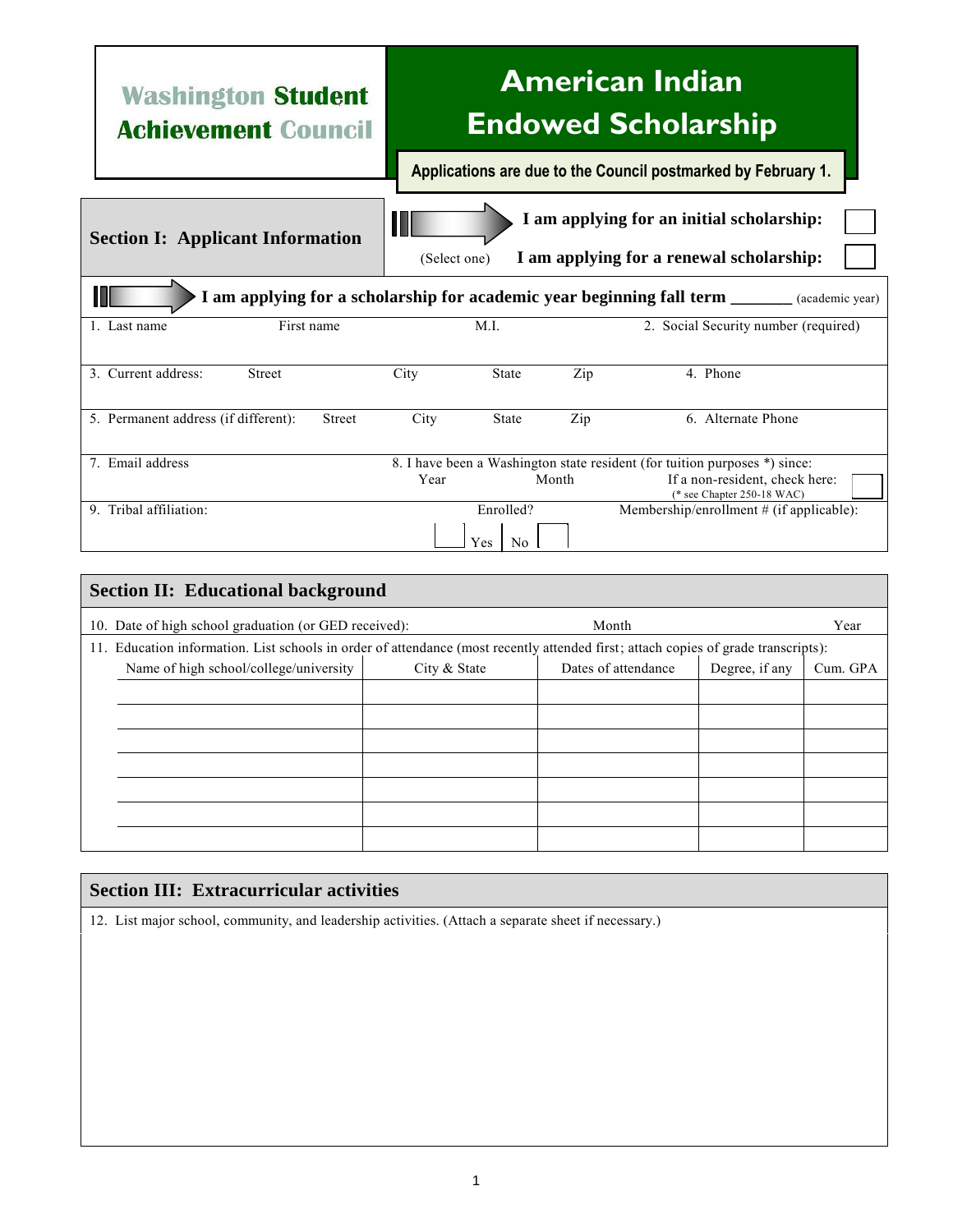# **American Indian Endowed Scholarship**

| <b>Section IV-a: Current Educational Plan (All applicants)</b>                                                       |                                                                                        |  |  |  |  |  |  |
|----------------------------------------------------------------------------------------------------------------------|----------------------------------------------------------------------------------------|--|--|--|--|--|--|
| 13. College you will attend next fall:                                                                               | 14. Class level next fall (i.e., freshman, sophomore, junior,<br>senior, or graduate): |  |  |  |  |  |  |
| 15. Intended field of study:                                                                                         | 16. Date of expected program completion:<br>Month<br>Year                              |  |  |  |  |  |  |
| Section IV-b: Changes to prior Educational Plan (Renewal applicants only)                                            |                                                                                        |  |  |  |  |  |  |
| 17. Did your course of study change within the past year?                                                            | Yes (if "yes," describe the reason below):<br>No                                       |  |  |  |  |  |  |
|                                                                                                                      |                                                                                        |  |  |  |  |  |  |
| Section V: Certification by Institutional Academic Dean, Department Head, or Advisor<br>(Renewal applicants only)    |                                                                                        |  |  |  |  |  |  |
| 1. To the best of my knowledge,                                                                                      | is pursuing a program of study that leads to $a(n)$                                    |  |  |  |  |  |  |
| (Name of Student)                                                                                                    | degree/certificate in                                                                  |  |  |  |  |  |  |
| (type: AA, BA, BS, MA, MS, Ph.D., etc.)                                                                              | (field, program, or profession)                                                        |  |  |  |  |  |  |
| 2. This student is on-track to complete his or her degree or certificate by:                                         |                                                                                        |  |  |  |  |  |  |
|                                                                                                                      | Month<br>Year                                                                          |  |  |  |  |  |  |
| 3. Academic progress achieved by this student in his/her major area of study:                                        |                                                                                        |  |  |  |  |  |  |
| <b>EXCEEDS</b> expectations                                                                                          | MEETS expectations<br>DOES NOT MEET expectations                                       |  |  |  |  |  |  |
| 4. Provide other comments that would help the committee distinguish this student academically from other applicants: |                                                                                        |  |  |  |  |  |  |
|                                                                                                                      |                                                                                        |  |  |  |  |  |  |
|                                                                                                                      |                                                                                        |  |  |  |  |  |  |
|                                                                                                                      |                                                                                        |  |  |  |  |  |  |
|                                                                                                                      |                                                                                        |  |  |  |  |  |  |
|                                                                                                                      |                                                                                        |  |  |  |  |  |  |
|                                                                                                                      |                                                                                        |  |  |  |  |  |  |
| Dean, Department Head, or Advisor Signature                                                                          | Name, Title, and Department (please type or print)                                     |  |  |  |  |  |  |
| Name of Institution                                                                                                  | <b>Institution Address</b>                                                             |  |  |  |  |  |  |
| E-mail address                                                                                                       | Phone<br>Date                                                                          |  |  |  |  |  |  |
|                                                                                                                      |                                                                                        |  |  |  |  |  |  |
|                                                                                                                      |                                                                                        |  |  |  |  |  |  |

#### **Section VI: Required Attachments** (All applicants)

**NOTE:** Give careful thought to how you develop these required attachments. These documents are the foundation upon which scholarship recipients will be chosen. An omission of, or deficiency in, any component may render the application incomplete, disqualifying it for scholarship consideration.

**1. Statement of Close Social & Cultural Ties**: Attach a separate sheet of paper and describe **in detail** your close social and cultural ties to an American Indian community in Washington. If your original ties are to an out-of-state tribe, also describe how you have established close social and cultural ties to the American Indian community in Washington.